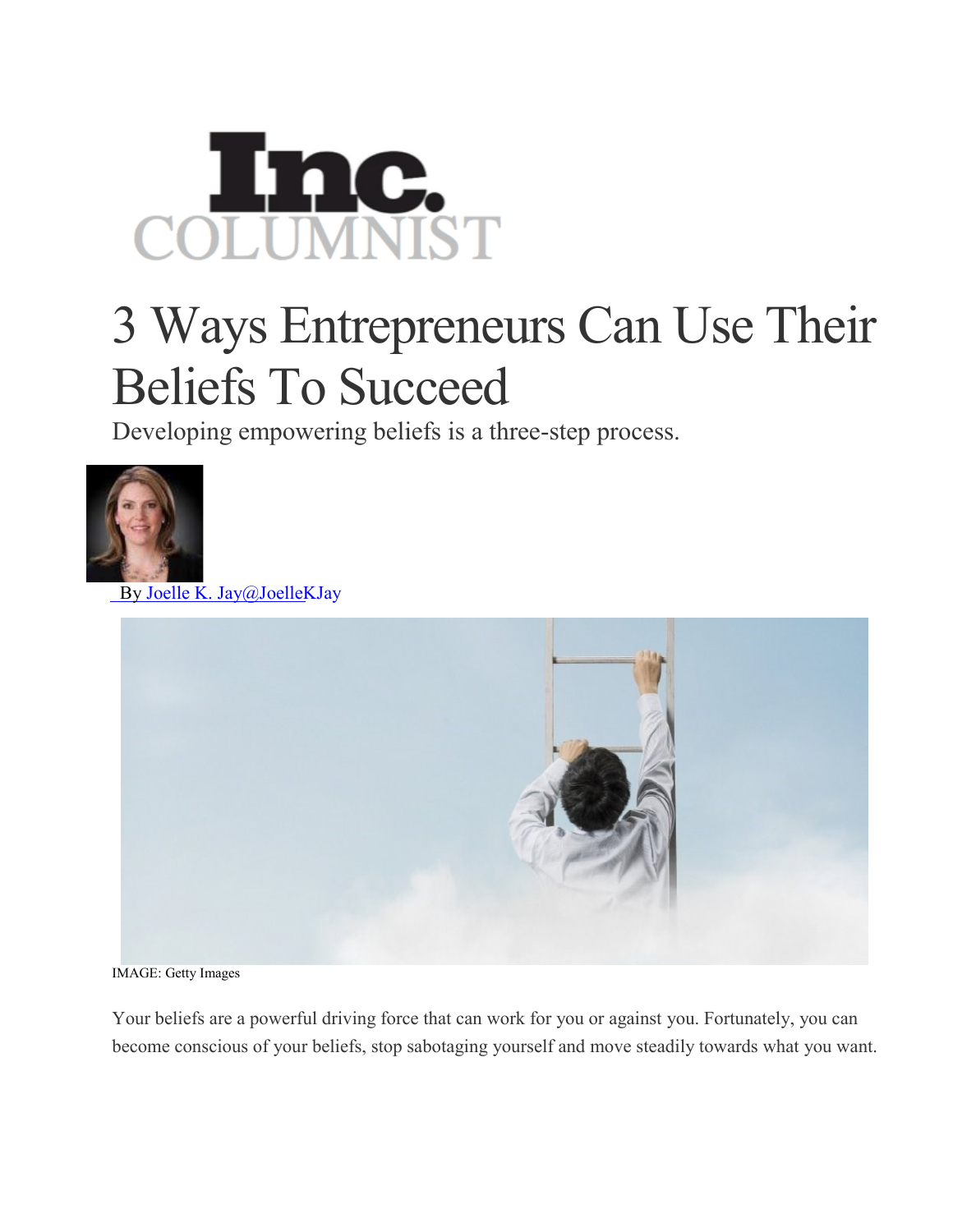Some beliefs empower you, while others limit you. By becoming aware of your beliefs, you can keep the ones that serve you, weed out the ones that don't, and choose the ones that will support who you want to be.

Here's an example. A common belief of busy entrepreneurs is, "I have to work hard to get ahead." Immediately the limitations of this belief are apparent. Working from this belief implies that you must sacrifice parts of your life (home life, health, and hobbies come to mind) to "get ahead." Now consider this belief instead: "I have to be my best to get ahead." This belief is more empowering, because it opens up the possibilities. It still accepts the potential for working hard if that is what's required, but it also allows for the fact that getting ahead sometimes means taking time for the rest and renewal that keeps you at your best.

Developing empowering beliefs is a three-step process:

*Become aware of your beliefs.* You can go after them directly by asking yourself, "What do I believe," or you can go after them directly by noticing your behavior and asking yourself, "What would I have to believe to behave this way?"

*Write down your beliefs.* Take a look at them on paper with some objectivity. For each one, ask yourself, Is this belief limiting or empowering?

*Turn limiting beliefs into empowering beliefs.* Just change the words, looking for the exact opposite of your limiting belief to find one that's more empowering.

The process of distilling your beliefs takes time. Allow yourself time to try on different beliefs and see what fits and what doesn't. Notice when you feel limited and deflated, and when you feel expansive and energized. Keep working with the wording of your beliefs until you've created the ones that you can claim with conviction--the beliefs that will help you be the entrepreneur you really want to be.

Being your best instead of being the best is the opposite of the "nose to the grindstone" mentality that drives our culture...and drives many entrepreneurs to destruction. Being your best is being so yourself that you naturally excel.

Ask yourself: are your beliefs limiting or empowering? How could you develop new beliefs to help you achieve your vision? Beliefs are fundamental to the way your life plays out. The difference between a limiting and an empowering belief is quite literally the difference between a limited and a powerful life. Choose your beliefs carefully. They make you who you are.